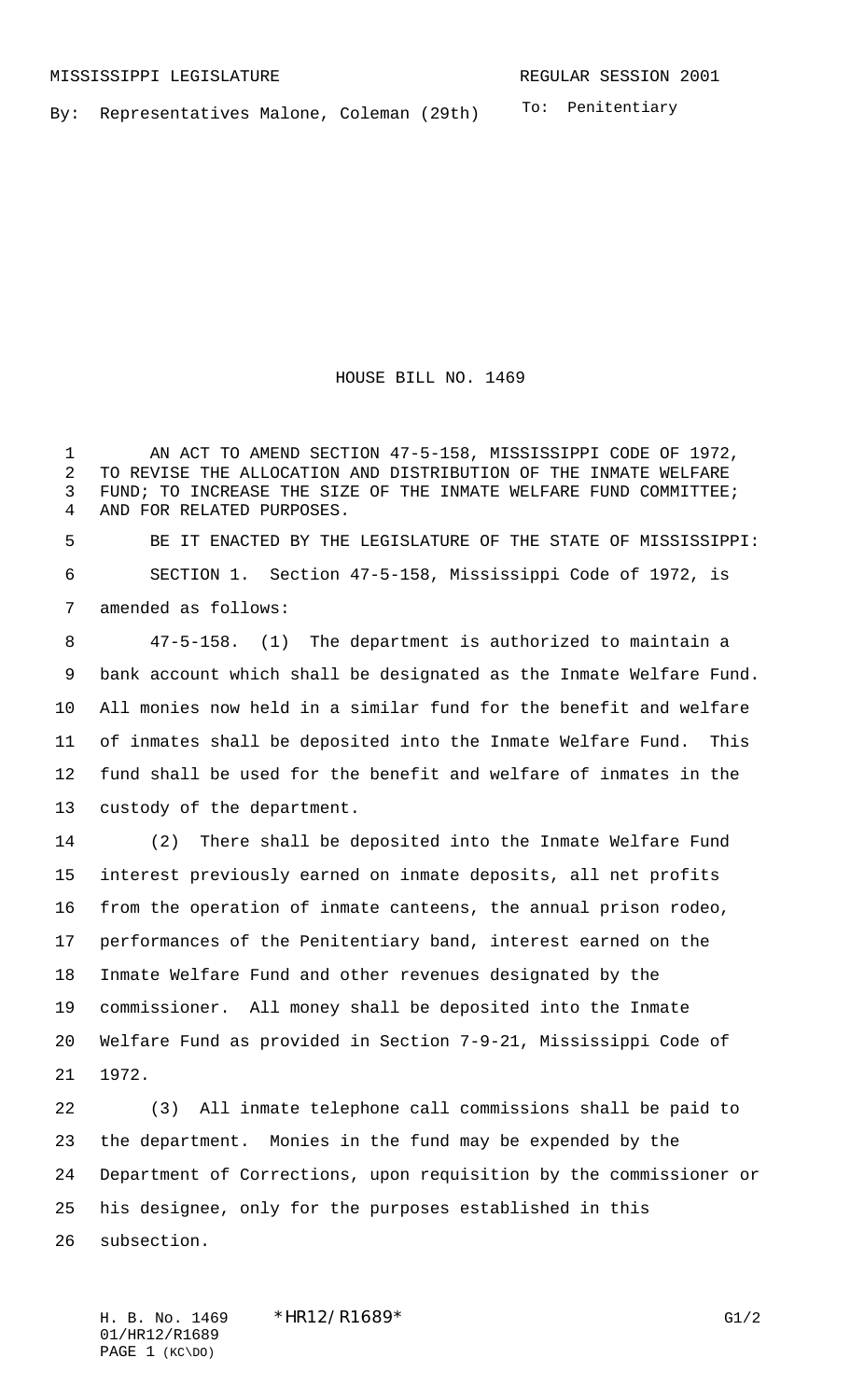(a) Beginning July 1, 1995, twenty-five percent (25%) of the inmate telephone call commissions shall be used to purchase and maintain telecommunication equipment to be used by the department.

 **\* \* \***

 (b) Beginning July 1, 2001, twenty-five percent (25%) of the inmate telephone call commissions shall be deposited into the Prison Agriculture Enterprise Fund. The Mississippi Department of Corrections may use these funds to supplement the Prison Agricultural Enterprise Fund created in Section 47-5-66. 37 The remaining fifty percent (50%) of the inmate telephone call commissions shall be deposited into the Inmate Welfare Fund.

 (4) The commissioner may invest in the manner authorized by law any money in the Inmate Welfare Fund that is not necessary for immediate use, and the interest earned shall be deposited in the Inmate Welfare Fund.

 (5) The Deputy Commissioner for Administration and Finance shall be the custodian of the Inmate Welfare Fund. He shall establish and implement internal accounting controls that comply with generally accepted accounting principles. The Deputy Commissioner for Administration and Finance shall prepare and issue quarterly consolidated and individual facility financial statements to the prison auditor of the Joint Legislative Committee on Performance Evaluation and Expenditure Review. The deputy commissioner shall prepare an annual report which shall include a summary of expenditures from the fund by major categories and by individual facility. This annual report shall be sent to the prison auditor, the Legislative Budget Office, the Chairman of the Corrections Committee of the Senate, and the Chairman of the Penitentiary Committee of the House of Representatives.

H. B. No. 1469 \*HR12/R1689\* 01/HR12/R1689 PAGE 2 (KC\DO) (6) A portion of the Inmate Welfare Fund shall be deposited in the Discharged Offenders Revolving Fund, as created under